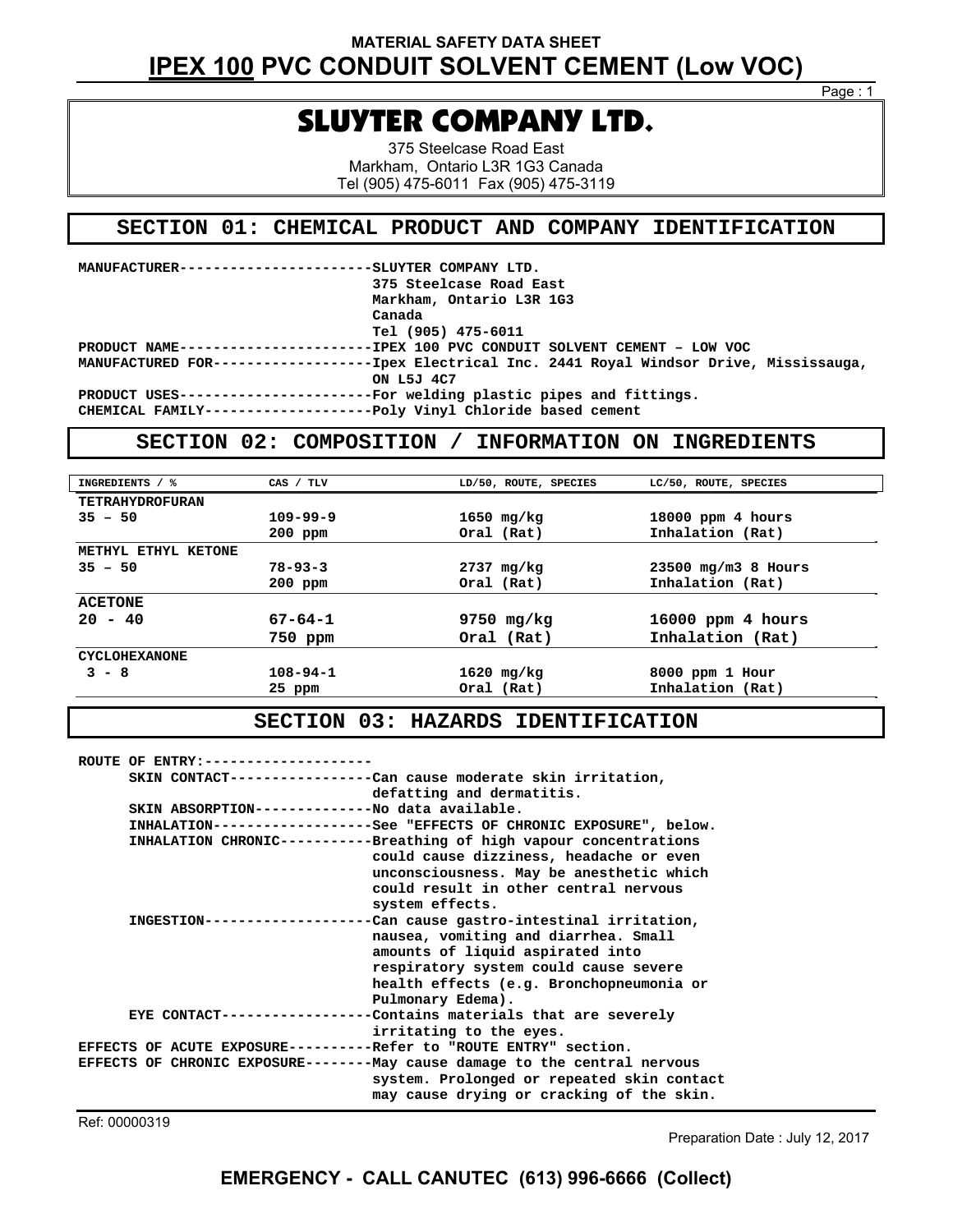#### Page : 2

### **SECTION 04: FIRST AID MEASURES**

| EYE CONTACT-------------------------Check for and remove any contact lenses.<br>Immediately flush with water for a minimum<br>of 20 minutes and get medical attention. |
|------------------------------------------------------------------------------------------------------------------------------------------------------------------------|
| SKIN CONTACT-----------------------Remove contaminated clothing. Wash                                                                                                  |
| affected area with water and soap. Seek                                                                                                                                |
| medical attention if irritation occurs or persists.                                                                                                                    |
| INHALATION--------------------------Remove patient to fresh air. If not                                                                                                |
| breathing, trained personnel should                                                                                                                                    |
| administer artificial respiration. Get                                                                                                                                 |
| medical attention.                                                                                                                                                     |
| INGESTION------------------------Do NOT induce vomiting. Get immediate medical attention.                                                                              |
| ADDITIONAL INFORMATION------------Contact your local poison control centre.                                                                                            |

#### **SECTION 05: FIRE FIGHTING MEASURES**

| FLAMMABILITY-----------------------Flammable.                         |                                                                                               |
|-----------------------------------------------------------------------|-----------------------------------------------------------------------------------------------|
|                                                                       | UNDER WHAT CONDITIONS-------------Extremely flammable liquid. Dangerous fire                  |
|                                                                       | hazard when exposed to heat, flame or                                                         |
|                                                                       | temperatures above the flash point. As                                                        |
|                                                                       | vapours are heavier than air, they may                                                        |
|                                                                       | travel to a source of ignition and flash back                                                 |
|                                                                       | SPECIAL PROCEDURES----------------A self-contained breathing apparatus is                     |
|                                                                       | required for fire fighting personnel. Use                                                     |
|                                                                       | water spray to cool fire exposed surfaces                                                     |
|                                                                       | and to protect personnel.                                                                     |
| FLASH POINT (METHOD)--------------- -5°C TAG Closed Cup.              |                                                                                               |
| AUTO IGNITION TEMPERATURE---------321°C.                              |                                                                                               |
| UPPER FLAMMABLE LIMIT (% VOL)------11.80.                             |                                                                                               |
| LOWER FLAMMABLE LIMIT (% VOL)------2.20.                              |                                                                                               |
| EXTINGUISHING MEDIA----------------Alcohol foam, CO2 or dry chemical. |                                                                                               |
|                                                                       | HAZARDOUS COMBUSTION PRODUCTS------Carbon Dioxide. Carbon Monoxide. Hydrogen Chloride. Smoke. |
| SENSITIVITY TO MECHANICAL----------Unknown.                           |                                                                                               |
| <b>IMPACT</b>                                                         |                                                                                               |
| SENSITIVITY TO STATIC---------------May be sensitive.                 |                                                                                               |
| <b>DISCHARGE</b>                                                      |                                                                                               |

#### **SECTION 06: ACCIDENTAL RELEASE MEASURES**

**LEAK/SPILL-------------------------Ventilate. Remove all sources of ignition, open flames, sparks and heaters. Wear protective gear (See SECTION 8).Large spills must be collected for disposal. Small spills can be wiped. Use a non-combustible absorbent inorganic material. Prevent run-off into drains, sewers and other waterways.** 

### **SECTION 07: HANDLING AND STORAGE**

**HANDLING PROCEDURES----------------Avoid skin and eye contact. Avoid breathing vapours. Use adequate ventilation. Keep away from heat, sparks and open flame. STORAGE NEEDS----------------------Store away from all sources of heat and ignition. Store in well ventilated area. Keep container closed and out of reach from children and pets when not in use.** 

Ref: 00000319

Preparation Date : July 12, 2017

### **EMERGENCY - CALL CANUTEC (613) 996-6666 (Collect)**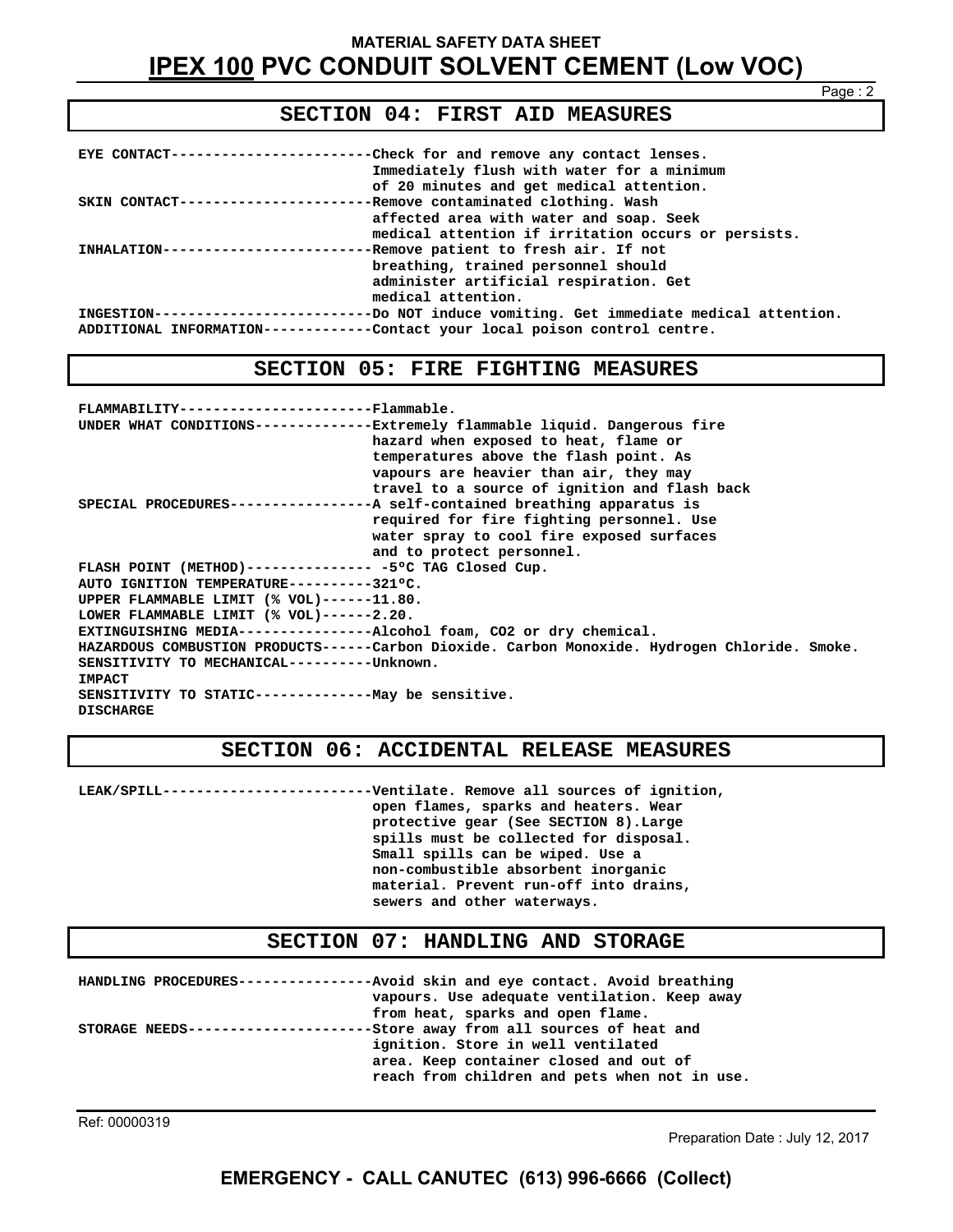**SECTION 08: EXPOSURE CONTROLS / PERSONAL PROTECTION** 

| PROTECTIVE EQUIPMENT:-------                                                                                                                                                     |
|----------------------------------------------------------------------------------------------------------------------------------------------------------------------------------|
| EYE/TYPE---------------------Safety glasses.                                                                                                                                     |
| RESPIRATORY/TYPE------------None required for normal use if adequate<br>ventilation is maintained. Use NIOSH/MSHA<br>approved respirator if the TLV is exceeded.                 |
| GLOVES/ TYPE-----------------Wear impervious gloves (Neoprene or Rubber).<br>CLOTHING/TYPE----------------Not applicable.<br>FOOTWEAR/TYPE----------------Not applicable.        |
| OTHER/TYPE-------------------Eye bath and safety shower.<br>VENTILATION REQUIREMENTS-----------Natural or mechanical (Explosion Proof)<br>ventilation to keep vapour levels well |
| below the TLV.                                                                                                                                                                   |

### **SECTION 09: PHYSICAL AND CHEMICAL PROPERTIES**

| PHYSICAL STATE---------------------Liquid.          |
|-----------------------------------------------------|
| ODOUR---------------------------------Ketone odour. |
| SPECIFIC GRAVITY-------------------0.90 - 1.00.     |
| ODOUR THRESHOLD (ppm)--------------Not available.   |
| VAPOUR PRESSURE-------------------145 mmHq @ 20°C.  |
| VAPOUR DENSITY (AIR=1)------------- >1.00.          |
| EVAPORATION RATE------------------6.00 (NBUAC = 1). |
| BOILING POINT (deg C)--------------65°C.            |
|                                                     |
| SOLUBILITY IN WATER (% W/W)--------Negligible.      |
| COEFFICIENT OF WATER\OIL-----------Not available.   |
| <b>DISTRIBUTION</b>                                 |
| FREEZING POINT--------------------- <0°C.           |
| MELTING POINT (deg C)--------------Not applicable.  |
| MOLECULAR WEIGHT-------------------Not applicable.  |
|                                                     |

### **SECTION 10: STABILITY AND REACTIVITY**

**INCOMPATIBILITY--------------------Strong acids and strong bases. Chlorinated solvents. Oxidizing agents. REACTIVITY CONDITIONS--------------Excessive heat, sparks and open flame. HAZARDOUS PRODUCTS OF--------------Carbon Dioxide. Carbon Monoxide. Hydrogen DECOMPOSITION Chloride. Peroxides.** 

### **SECTION 11: TOXICOLOGICAL INFORMATION**

**EXPOSURE LIMIT OF MATERIAL---------See "HAZARDOUS INGREDIENTS" in SECTION 2. IRRITANCY OF MATERIAL--------------Moderate. SENSITIZING CAPABILITY OF----------Not available. MATERIAL CARCINOGENICITY OF MATERIAL--------Reversible liver damage at high dosages is possible. TERATOGENICITY---------------------No information is available and no adverse teratogenicity effects are anticipated. MUTAGENICITY-----------------------No information is available and no adverse mutagenicity effects are anticipated. REPRODUCTIVE EFFECTS---------------Not available. SYNERGISTIC MATERIALS--------------Not available.** 

Ref: 00000319

Preparation Date : July 12, 2017

Page : 3